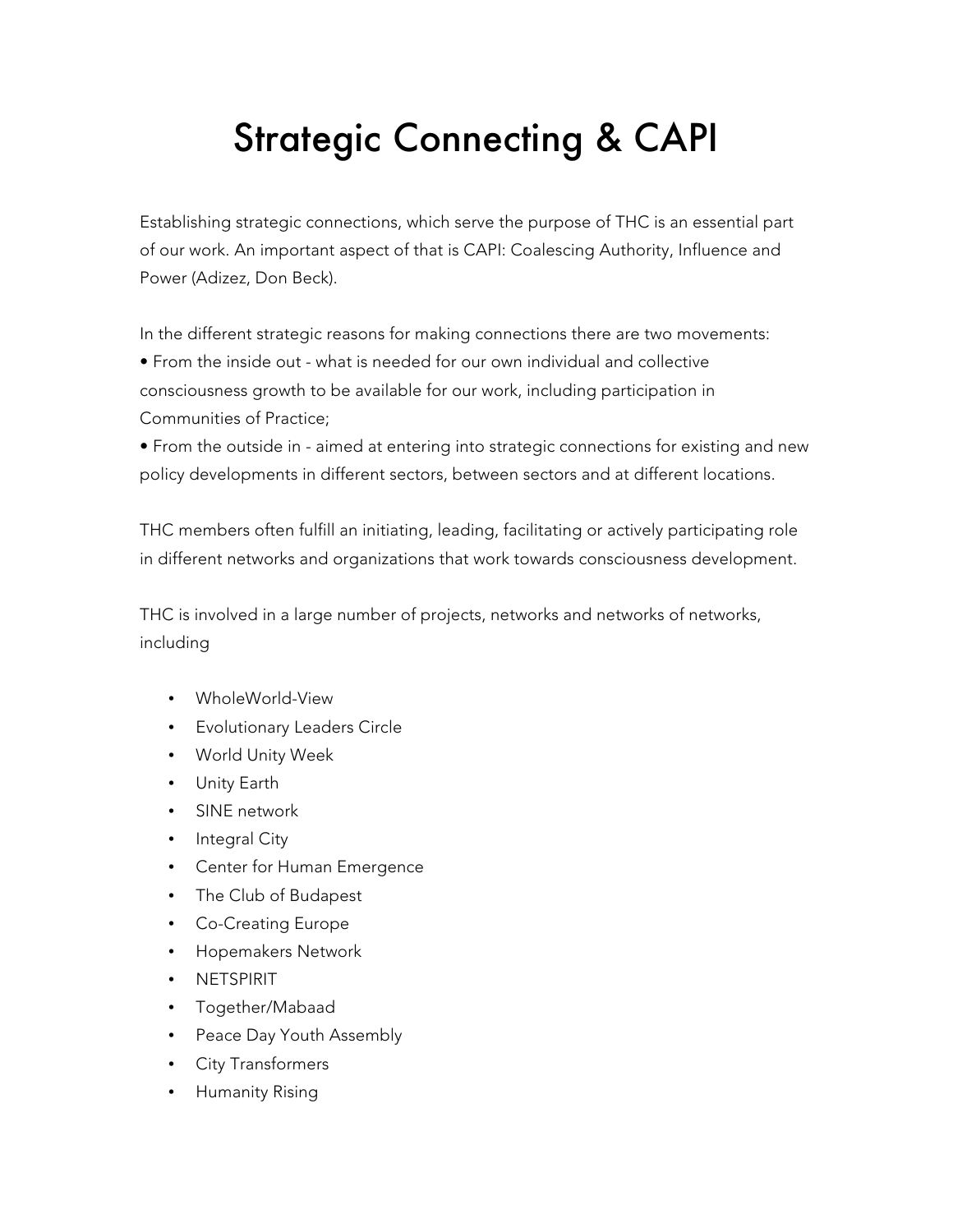- WeWorldwide
- Care First
- Gaianet
- Loving Classroom
- NOW Assembly
- Global Education Futures
- Purpose Earth
- One Humanity Institute
- UK Spirituality in Education Alliance (SIEUK)
- We the world
- The Scientific and Medical Network (SMN)
- Codes for a Healthy Earth
- MetaalKathedraal
- The Laszlo Institute of New Paradigm Research
- Club van Boedapest Nederland
- Het Veerhuis
- Greenheart
- SIEUK works to promote an understanding of spirituality within schools and to create learning environments that better promote and nurture the inner life of students and teachers.

As a result, THC can be a connecting link between these different initiatives, and help them to reinforce, complement and learn from each other, so that what they do is aligned with a shared and overarching goal.